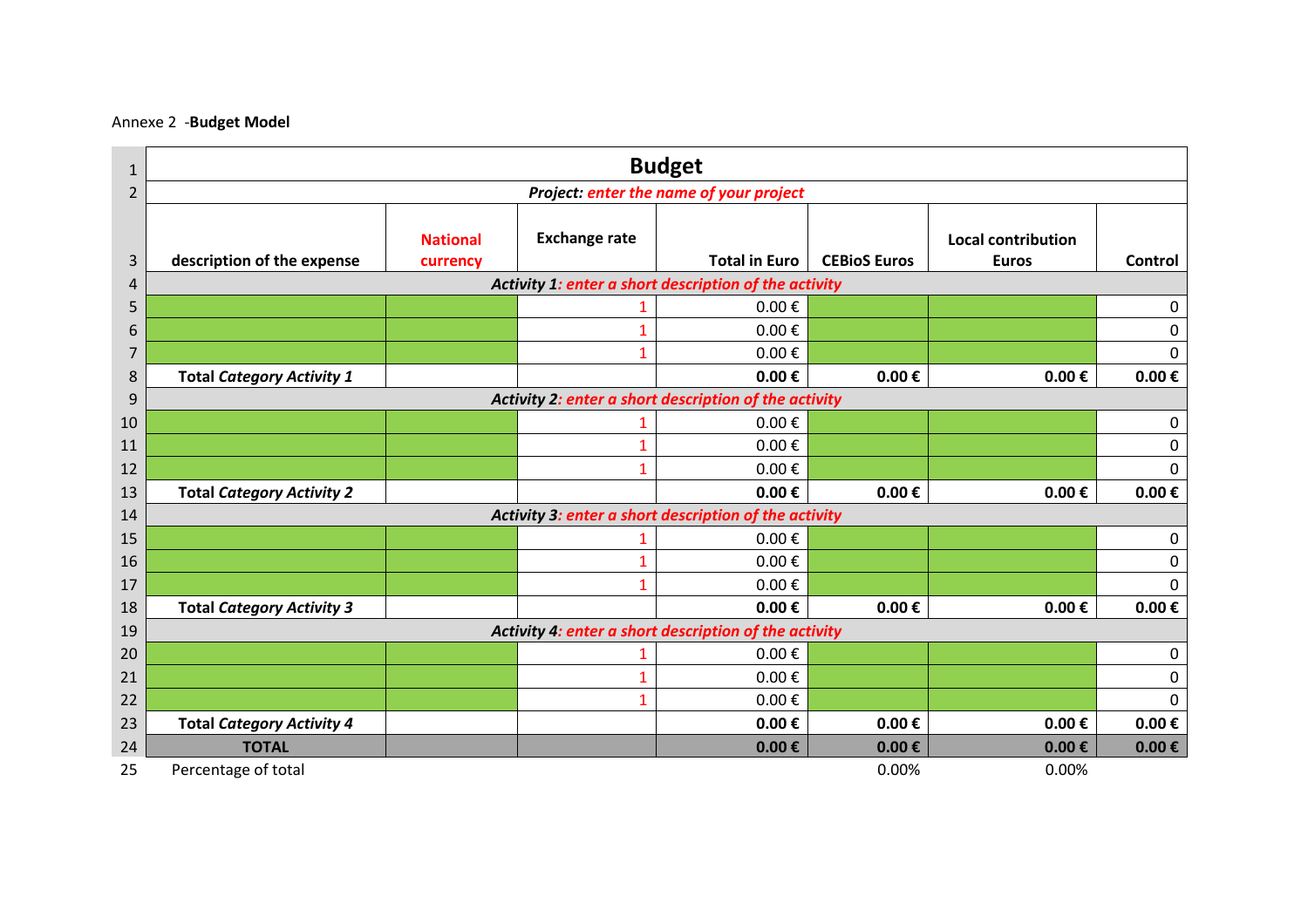- Replace de red text according to the information of your project (currency, planned activities…)
- Replace the exchange rate 1 in red with the official exchange rate on the date on which the project was written
- Fill out the green cells with the descriptions of the expenses and the amounts.
- Do not touch any of the other cells !

The cells in columns E and H and the lines 8/13/18/23/24 and 25 are auto-calculated. Please do not touch them !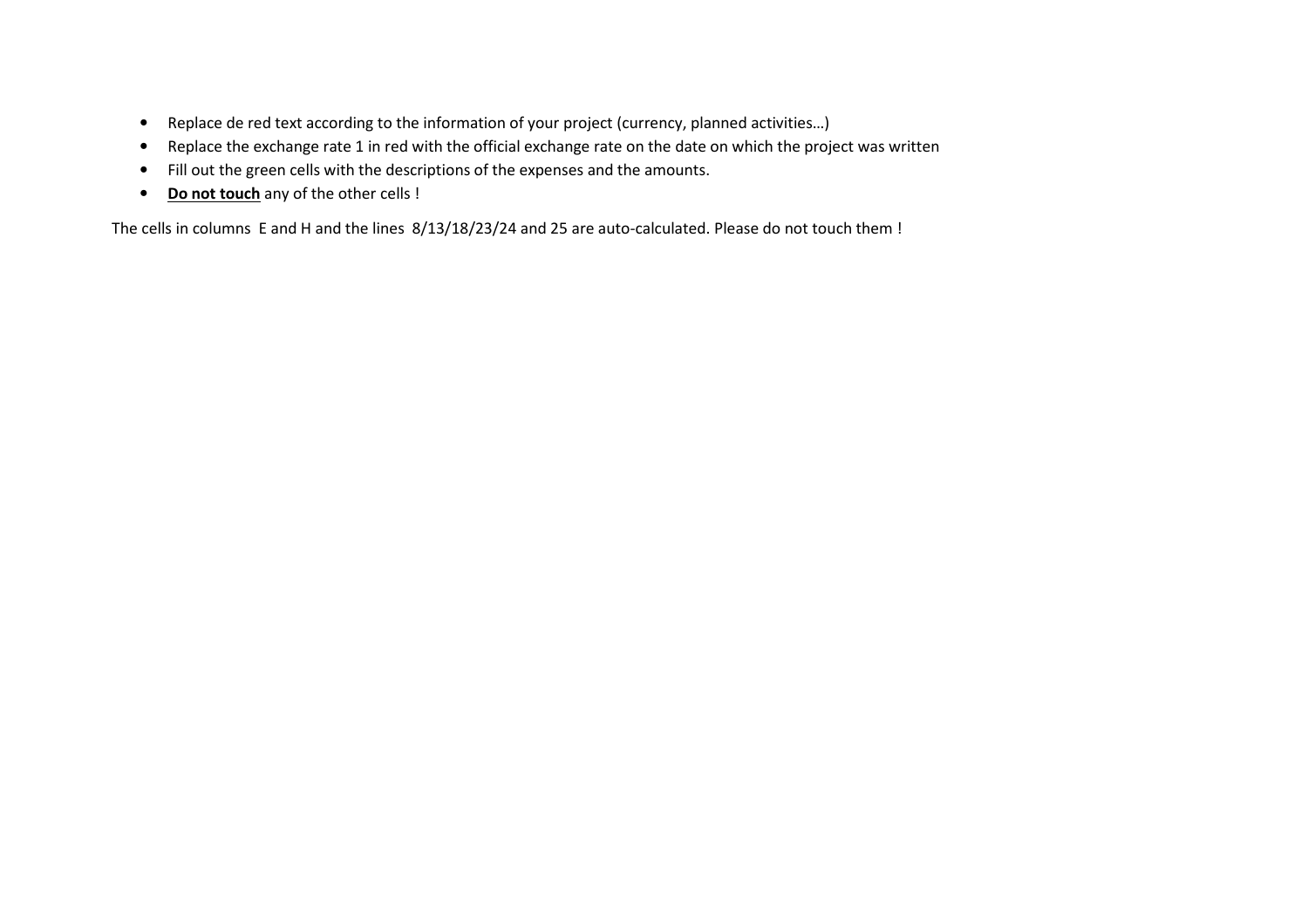## Annexe 2 -**Financial Report**

| $1\vert$       | <b>FINANCIAL Balance</b>                                                                                 |                    |          |                                   |                 |                                                                               |               |                 |                    |                                          |  |  |
|----------------|----------------------------------------------------------------------------------------------------------|--------------------|----------|-----------------------------------|-----------------|-------------------------------------------------------------------------------|---------------|-----------------|--------------------|------------------------------------------|--|--|
|                | Project: enter the name of your project as mentioned in the contract and the number of the contract here |                    |          |                                   |                 |                                                                               |               |                 |                    |                                          |  |  |
| 3              | <b>Credited</b>                                                                                          |                    |          |                                   |                 |                                                                               |               |                 |                    |                                          |  |  |
|                | <b>BUDGET</b>                                                                                            |                    |          |                                   | <b>REALISED</b> |                                                                               |               |                 |                    |                                          |  |  |
|                |                                                                                                          |                    |          |                                   |                 |                                                                               | <b>Amount</b> | Exchange        |                    |                                          |  |  |
|                |                                                                                                          | <b>Description</b> |          |                                   |                 |                                                                               | received      | rate            | Euro               |                                          |  |  |
| 6 <sup>1</sup> | Amount received from RBINS                                                                               |                    |          |                                   |                 |                                                                               |               |                 | #DIV/0!            |                                          |  |  |
| $\overline{7}$ | <b>TOTAL Credited</b>                                                                                    |                    |          |                                   |                 |                                                                               |               |                 |                    |                                          |  |  |
| 8 <sup>1</sup> |                                                                                                          |                    |          | 0                                 |                 | #DIV/0!                                                                       |               |                 |                    |                                          |  |  |
| $\overline{9}$ | <b>Spending</b>                                                                                          |                    |          |                                   |                 |                                                                               |               |                 |                    |                                          |  |  |
| 10             | <b>BUDGET</b>                                                                                            |                    |          |                                   | <b>SPENT</b>    |                                                                               |               |                 |                    | <b>Difference</b><br><b>Budget/Spent</b> |  |  |
|                |                                                                                                          | Nat.               | Exchange |                                   |                 |                                                                               |               | <b>Exchange</b> |                    |                                          |  |  |
| 11             | <b>Description</b>                                                                                       | currency           | rate     | Euro                              | N° receipt      | Date                                                                          | Nat. currency | rate            | Euro               | Euro                                     |  |  |
| 12             | Activity 1: Insert the description as mentioned in the budget in the contract                            |                    |          |                                   |                 |                                                                               |               |                 |                    |                                          |  |  |
| 13             |                                                                                                          |                    |          | $0.00 \in$                        |                 |                                                                               |               | 0               | #DIV/0!            | #DIV/0!                                  |  |  |
| 14             |                                                                                                          |                    |          | 0.00€                             |                 |                                                                               |               | $\Omega$        | #DIV/0!            | #DIV/0!                                  |  |  |
| 15             |                                                                                                          |                    |          | $0.00 \text{ } \in$               |                 |                                                                               |               | $\Omega$        | #DIV/0!            | #DIV/0!                                  |  |  |
| 16             | <b>Total Activity 1</b>                                                                                  | 0.00               |          | 0.00€                             |                 | <b>Total Activity 1</b>                                                       | οI            |                 | #DIV/0!            | #DIV/0!                                  |  |  |
| 17             | Activity 2: Insert the description as mentioned in the budget in the contract                            |                    |          |                                   |                 |                                                                               |               |                 |                    |                                          |  |  |
| 18             |                                                                                                          |                    |          | $0.00 \text{ } \in$               |                 |                                                                               |               | $\overline{0}$  | #DIV/0!            | #DIV/0!                                  |  |  |
| 19             |                                                                                                          |                    |          | $0.00 \text{ } \in$               |                 |                                                                               |               | 0               | #DIV/0!            | #DIV/0!                                  |  |  |
| 20             |                                                                                                          |                    |          | $0.00 \text{ } \in$               |                 |                                                                               |               | 0               | #DIV/0!            | #DIV/0!                                  |  |  |
| 21             | <b>Total Activity 2</b>                                                                                  | 0.00               |          | $0.00 \in$                        |                 | <b>Total Activity 2</b>                                                       | 0             |                 | #DIV/0!            | #DIV/0!                                  |  |  |
| 22             |                                                                                                          |                    |          |                                   |                 | Activity 3: Insert the description as mentioned in the budget in the contract |               |                 |                    |                                          |  |  |
| 23             |                                                                                                          |                    |          | $0.00 \text{ } \in$               |                 |                                                                               |               | $\overline{0}$  | #DIV/0!            | #DIV/0!                                  |  |  |
| 24             |                                                                                                          |                    |          | $0.00 \text{ } \in$               |                 |                                                                               |               | <sub>0</sub>    | #DIV/0!            | #DIV/0!                                  |  |  |
| 25<br>26       |                                                                                                          | 0.00               |          | $0.00 \text{ } \in$<br>$0.00 \in$ |                 | <b>Total Activity 3</b>                                                       | οI            |                 | #DIV/0!<br>#DIV/0! | #DIV/0!<br>#DIV/0!                       |  |  |
| 27             | <b>Total Activity 3</b>                                                                                  |                    |          |                                   |                 |                                                                               |               |                 |                    |                                          |  |  |
| 28             |                                                                                                          |                    |          | $0.00 \text{ } \in$               |                 | Activity 4: Insert the description as mentioned in the budget in the contract |               | $\overline{0}$  | #DIV/0!            | #DIV/0!                                  |  |  |
| 29             |                                                                                                          |                    |          | $0.00 \text{ } \in$               |                 |                                                                               |               | $\Omega$        | #DIV/0!            | #DIV/0!                                  |  |  |
| 30             |                                                                                                          |                    |          | 0.00€                             |                 |                                                                               |               | $\Omega$        | #DIV/0!            | #DIV/0!                                  |  |  |
| 31             | <b>Total Activity 4</b>                                                                                  | 0.00               |          | $0.00 \text{ } \in$               |                 | <b>Total Activity 4</b>                                                       | ٥l            |                 | #DIV/0!            | #DIV/0!                                  |  |  |
| 32             | <b>Bank charges</b>                                                                                      |                    |          |                                   |                 |                                                                               |               | $\Omega$        | #DIV/0!            | #DIV/0!                                  |  |  |
| 33             | <b>TOTAL spent</b>                                                                                       | 0.00               |          | $0.00 \text{ } \in$               |                 | <b>TOTAL spent</b>                                                            | 0.00          |                 | #DIV/0!            | #DIV/0!                                  |  |  |
| 34             | <b>Balance of the Project</b>                                                                            |                    |          |                                   |                 | <b>Balance of the Project</b>                                                 | 0.00          |                 | #DIV/0!            | #DIV/0!                                  |  |  |
|                |                                                                                                          |                    |          |                                   |                 |                                                                               |               |                 |                    |                                          |  |  |

02/04/2019